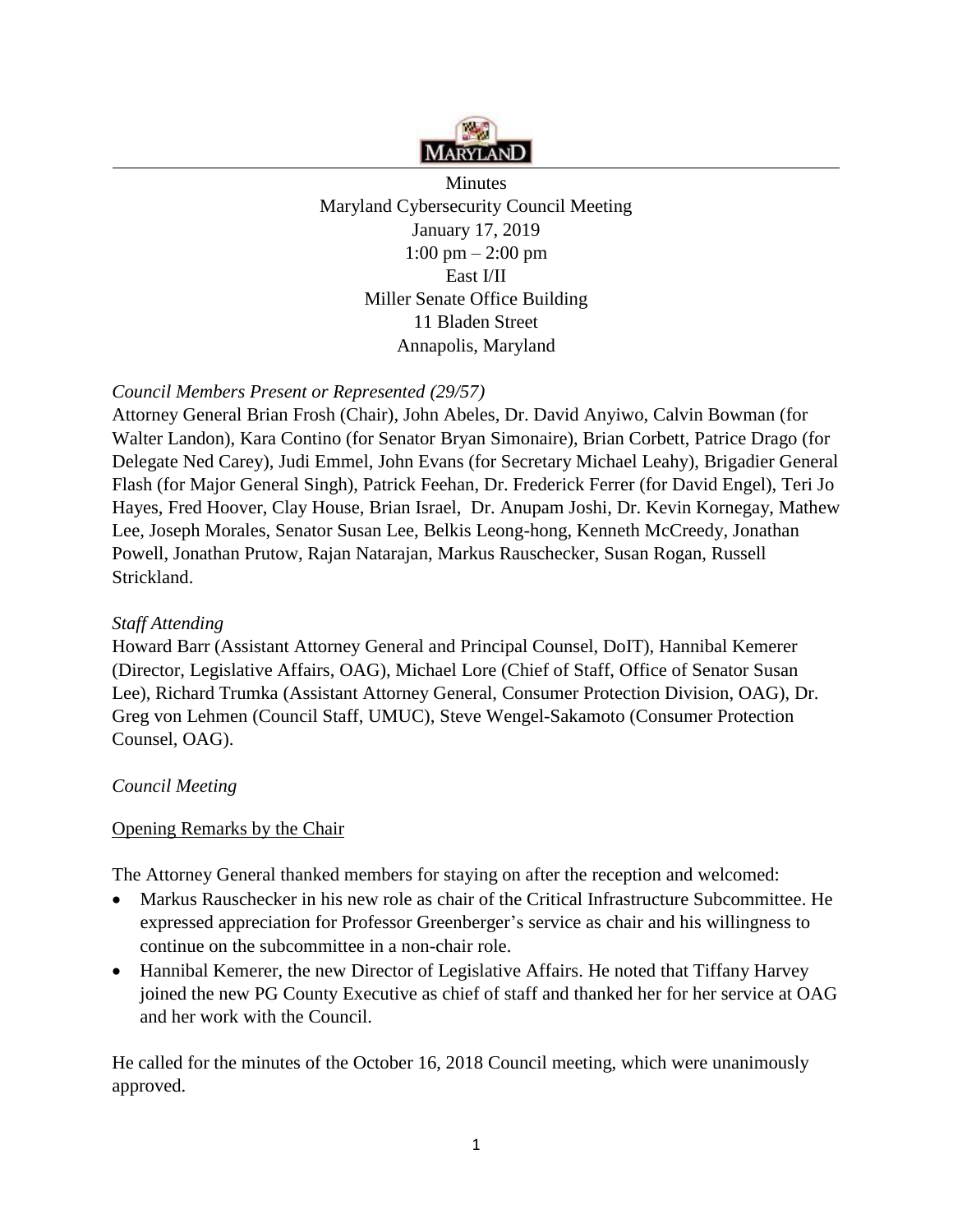He asked Mr. Strickland if he wished to comment on the background documents he had shared in connection with MaryAnn Tierney's presentation on October 16. These had been distributed in advance of this meeting. Mr. Strickland shared that the documents were referenced in her presentation and that he provided them to answer any questions the members may have had.

## Brief to the Council on the Personal Information Protection amendments (PIPA) recommended by the Consumer Finance Commission.

The Attorney General asked Mr. Richard Trumka to brief the Council on the amendments to MPIPA Section 14-3501. In his brief, Mr. Trumka detailed the following changes:

Section 14-3501 (f). Adds activity-tracking data, genetic information, and nonpublic social media to the definition of personal information.

Section 14-3503. Clarifies that those who maintain the data for another must meet the same standard of care as those who own or license the data.

Section 14-3504.

- Ensures that the manner in which personal information is held does not affect the duties under the law. A breach is not only a loss of "computerized" data but also includes the theft of paper records, for example.
- Reduces the notification period to the consumer to no later than ten (10) days after the discovery of the breach.
- Reduces the notice of a third-party vendor to the owner or licensee of the data to no later than three (3) days.
- In cases where law enforcement may have asked that consumer notice be delayed, the PIPA amendments would require that notice be provided within one (1) day after the hold is lifted.
- Requires direct as well as general notice to the consumer in all breaches.
- Stipulates that the breach notice to the Office of the Attorney General must include number of Maryland residents affected, how the breach occurred and vulnerabilities that were exploited, the steps taken or planned to address the breach, and a copy of the consumer notice to be provided.

Mr. Trumka noted that the shorter notice periods are consistent with the New York financial regulations and the GDPR. Stating the reporting requirements for notice to the Attorney General's Office would remedy the uncertainty that exists under the current law about what information must be submitted.

The presentation prompted a number of questions and comments from the Council: Bel Leong-hong. In the case of breach affecting a third-party vendor maintaining the date, is the three days allowed for notice too long? Response: Mr. Trumka observed that the closer one is to discovery the less one knows about a breach, creating the likelihood of over-reporting. Twelve to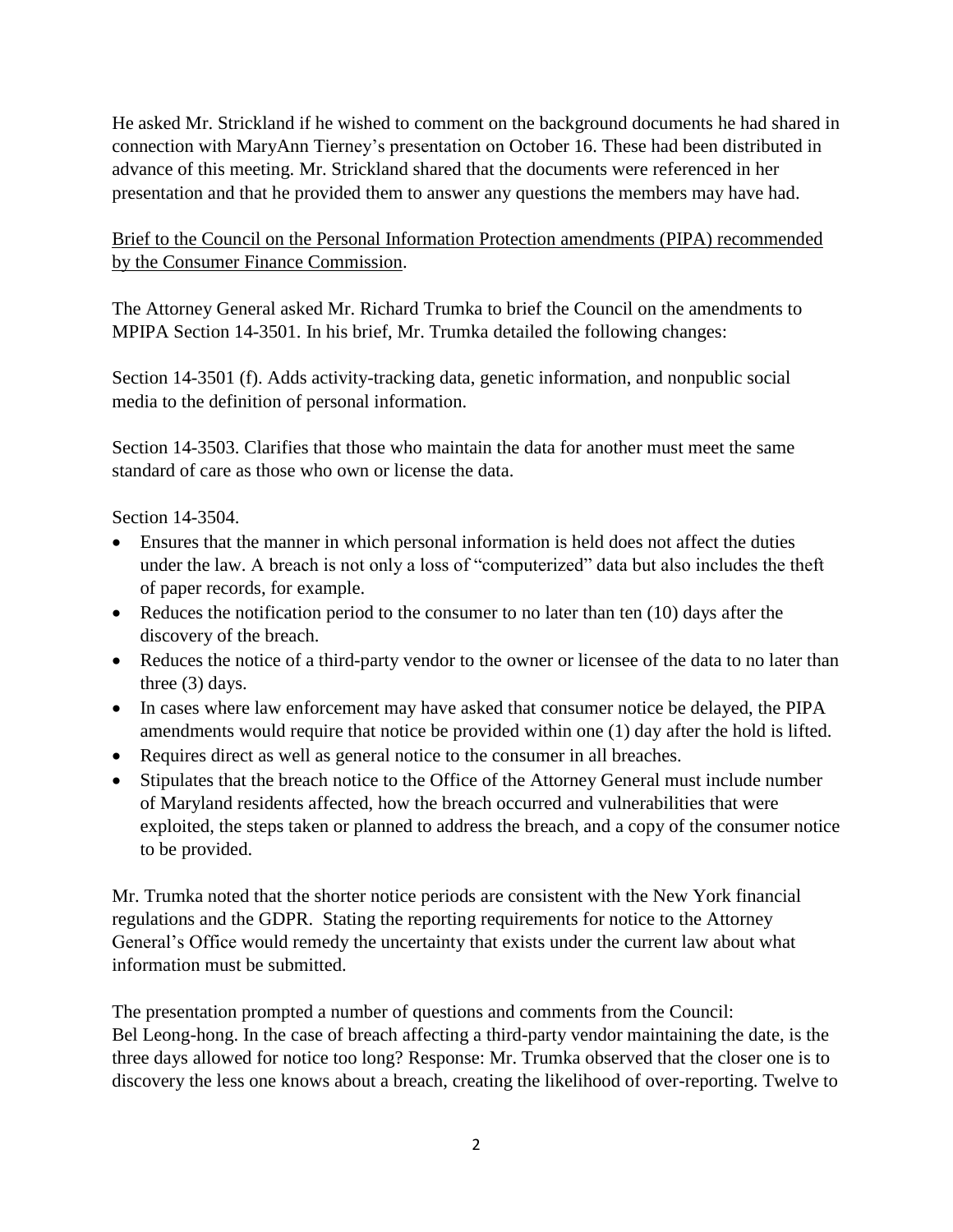24 hours is certainly too short. The law has to allow enough time so that the security team involved can assess what happened.

Clay House. When you go through a breach investigation in a large, complicated organization, it can be very difficult to pin down exactly what happened and what the exposure is. The facts unfold slowly and are often revised as the investigation unfolds. To really know what happened and to provide notice within ten (10) days of discovery is likely to be very challenging for larger firms. Response: Mr. Trumka noted that the PIPA leaves intact the current law which permits delayed notice when necessary to determine the scope of the breach of the security of a system, identify the individuals affected, or restore the integrity of the system.

Clay House. To clarify then, the intent is that once an organization has the subjective reasonable understanding, the reasonable belief that data has been compromised, and the scope and the nature and the degree of the compromise, that's when the ten-day timeline would start? Response: Mr. Trumka confirmed that understanding. He observed that the change in the timeline from the current 45 days to ten days is to obtain earlier notice to consumers where practicable.

The Attorney General asked if anyone on the Council would have objections to expressing support as a body for the amendments just briefed? Mr. Bowman asked if it would be possible to send the PIPA bill around to the Council so that members could have time to read it and send any objections by email. The Attorney General agreed with the proposal and directed Dr. von Lehmen to distribute PIPA for this purpose.

### Subcommittee Report-outs

#### *Senator Lee, co-chair of the Law, Policy and Legislation Subcommittee*

Senator Lee noted four areas in which legislation keyed in some measure to Council recommendations would be forthcoming:

Ransomware. Modeled on a Michigan law, the bill would make the knowing possession of ransomware with intent to use a misdemeanor with the penalty to include imprisonment or a fine or both. The length of imprisonment and the amount of the fine are keyed to the level of financial loss. The bill will provide for a research exception.

Internet of Things. The bill is modeled after the California law that just passed this summer. The bill directs manufacturers of internet of things devices that are sold in Maryland to either preprogram passwords that are unique to each connected device or have some sort of processor that requires a user to generate new means of authentication before the user is granted access to the connected device for the first time. The bill provides that the Maryland Attorney General may seek relief against a manufacturer that violates a law with a fine of \$1000 for each connected device that does not have a reasonable security feature as required by the law. The cap is \$100,000 for violations arising from a single model of a connected device. The bill provides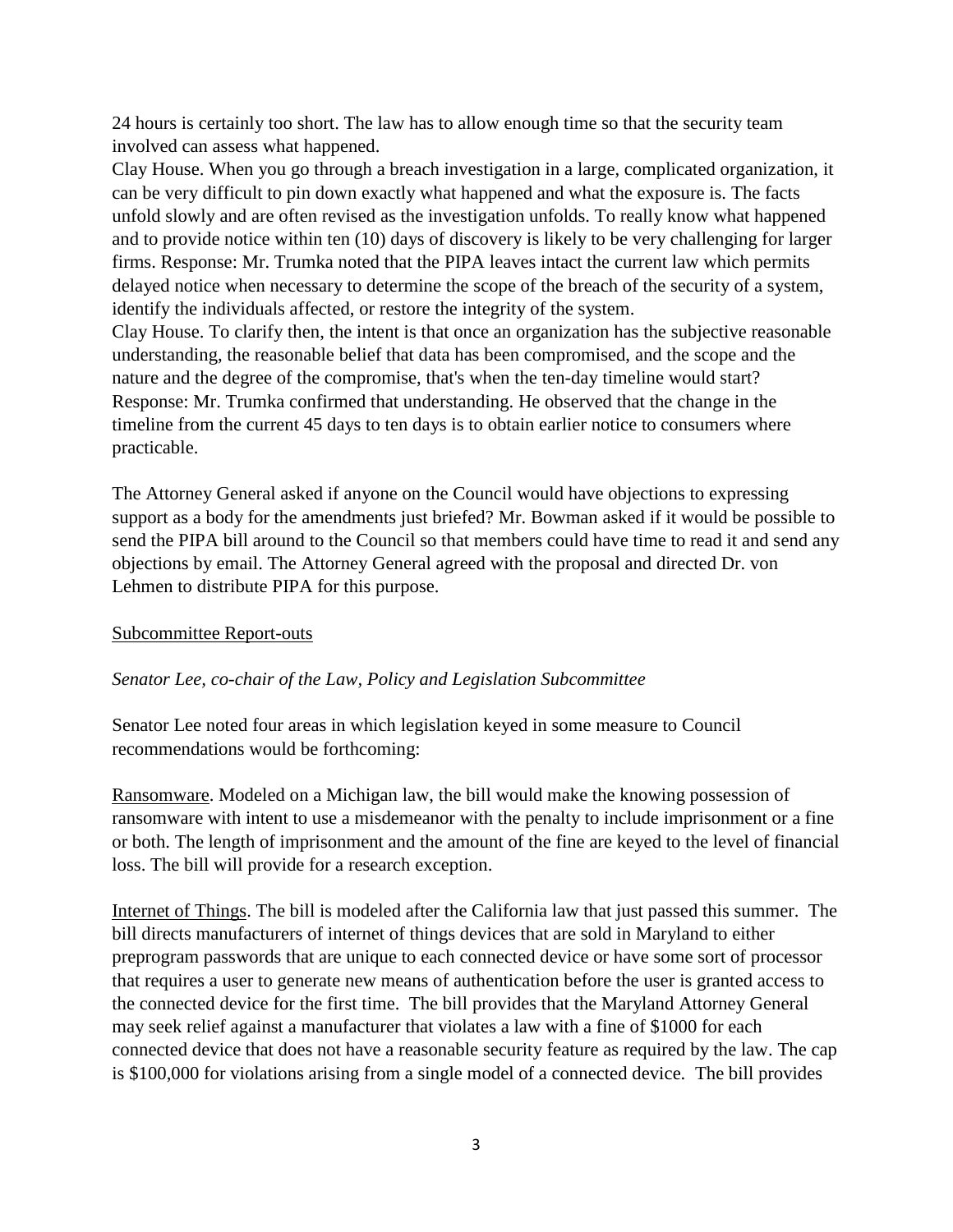that data on violations must be shared with the Council so that it can take these violations into account in developing policy recommendations as part of its statutory mission.

Data harvesting and privacy. The Council has supported the concept of additional data privacy provisions in Maryland's law. However, California's Consumer Privacy Act has been a game changer. The Senator stated that Maryland consumers should not be left out of protections that California consumers now have. To ease business concerns about a patchwork of requirements across the nation, a bill is being drafted for the Maryland 2019 session that would align as much as possible with the protections and thresholds in the California law.

Senator Lee closed by mentioning a constitutional amendment on privacy that may be proposed in this session. She noted that ten other states have passed such an amendment.

## *John Evans, for Secretary Leahy, Chair of the Incident Response Subcommittee*

Mr. Evans referenced the Council's past concern about DoIT implementing security policies that were compliant with recognized industry standards (NIST, FISMA, FIPS). He announced that DoIT has produced an updated draft of its security policies that do reference recognized standards. This draft has been informed by consultation with GOHS and cyber working groups across the state agencies. The draft is now in legal review.

When the guidance is finalized, Mr. Evans stated that the rollout will include DoIT outreach to state agencies to offer help a) with assessing their security status against the new guidance and b) with formulating steps to remediate areas of need. The approach will be a phased one, identifying the low hanging fruit first and how to improve in those areas. He noted that DoIT does not have the budget at this point to fund the remediation, the cost of which will have to be supported by the agencies themselves.

In addition to the new security guidance and the outreach campaign, Mr. Evans also reported that there are a number of other initiatives underway that DoIT is aggressively pursuing. One of these concerns endpoint security within DoIT itself. He noted that the goal he had establish was to raise 97% of DoIT's endpoints to a secure standard by the end of 2019. He announced that this milestone has been substantially achieved, with 96% of DoIT's endpoints raised to a secure standard by the end of 2018.

Based on his experience as a department head. the Attorney General observed that the new security guidance and help in remediation is much needed across state government. Mr. McCreedy asked if the assessment tools would be available to nonexecutive branch agencies. Mr. Evans answered that DoIT would be willing to meet with interested agencies and to offer as much assistance as his department can.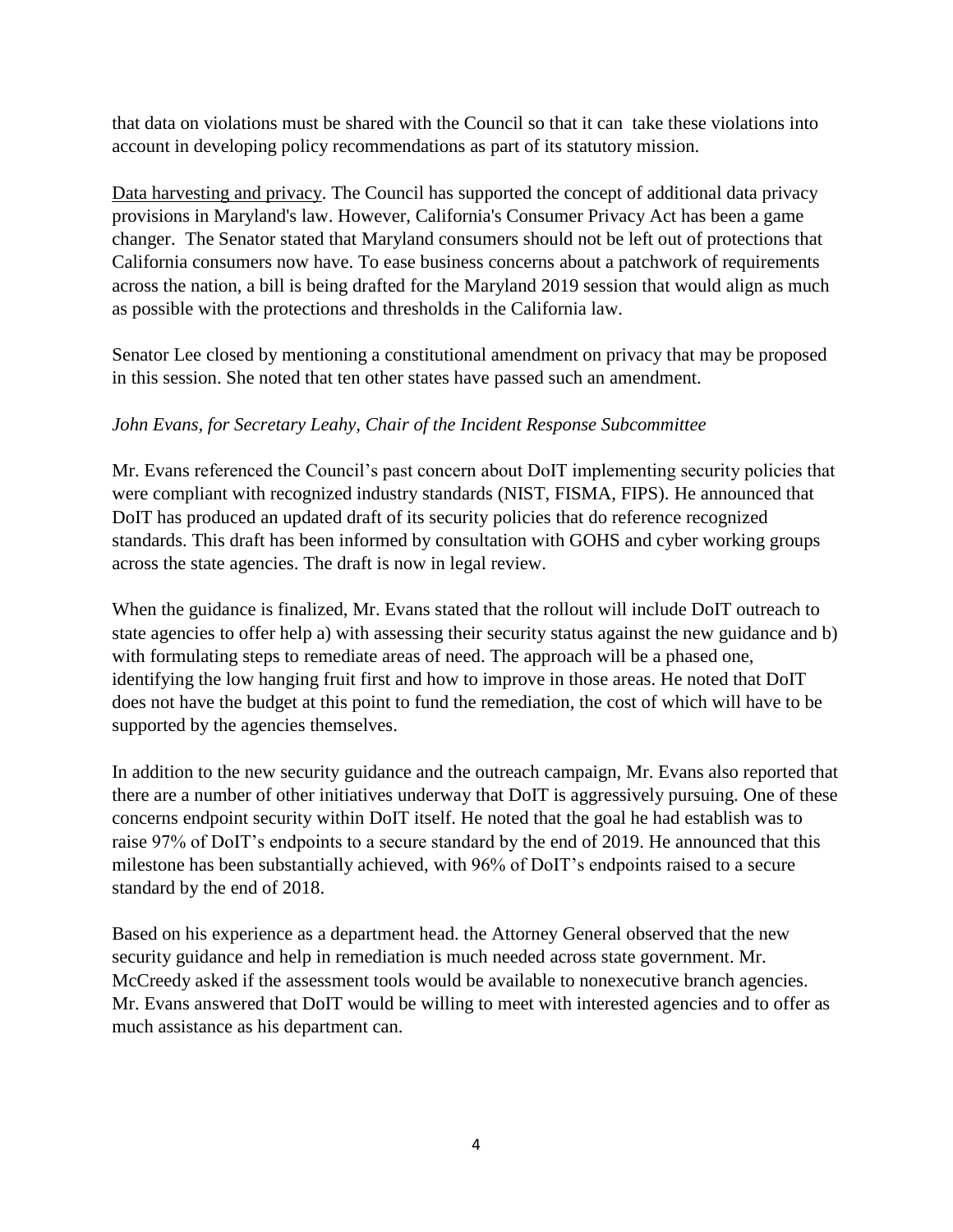### *Markus Rauschecker, Chair, Critical Infrastructure Subcommittee*

Mr. Rauschecker updated the Council on new resources that his subcommittee compiled for the Council's repository. These will double the number of culled and tagged resources to more than 200. He emphasized that while critical infrastructure owners are its principal constituency, the repository can in fact serve a variety of stakeholders interested in how to improve their security, including small and medium-size businesses of any kind. He recognized members of the subcommittee for their help in compiling the new submissions and especially recognized Mr. Adam McCormick, a legal intern at CHHS, who did the major share of the work.

Mr. Rauschecker also noted that the subcommittee will continue to discuss information models for the state. It is of course aware of the discussions involving DoIT and other state agencies in this connection that have been supported by the research of Linda Wilk and will seek to contribute to that effort.

He concluded by stating that members of the subcommittee stand ready to support legislative initiatives concerning critical infrastructure that would be beneficial to the state.

# *Dr. von Lehmen for Dr. Jonathan Katz, chair of the Education and Workforce Development Subcommittee*

Dr. von Lehmen conveyed Dr. Katz's regrets for being unable to join the meeting. Dr. Katz asked that a statement be placed in the record recognizing that the State of Virginia currently has plans to invest at least \$25M in university research and education in cybersecurity, including development of a campus in Northern Virginia for Virginia Tech, and that Maryland risks losing faculty, students, and businesses to Northern Virginia.

Dr. Joshi commented that the investment is actually a much broader. Virginia Tech is receiving about a \$1 billion dollars and George Mason University roughly \$400 million. A portion of this funding is for construction. Nonetheless, Virginia is making significant investments in, broadly, computing, data, cyber-related initiatives. Maryland and USM need to be competitive with Virginia and its university system. The Attorney General agreed that Maryland is not providing comparable levels of support and is out of step with other states.

### *Bel Leong-hong, chair of the Economic Development Subcommittee*

Ms. Leong-hong noted that the subcommittee continues to discuss a variety of initiatives important to the cyber economy in Maryland. At the top of its list is raising the alarm about the slowness of the federal security clearance process and the need to expedite it. She noted a recent meeting that she and others had participated in with Congressman Ruppersberger.